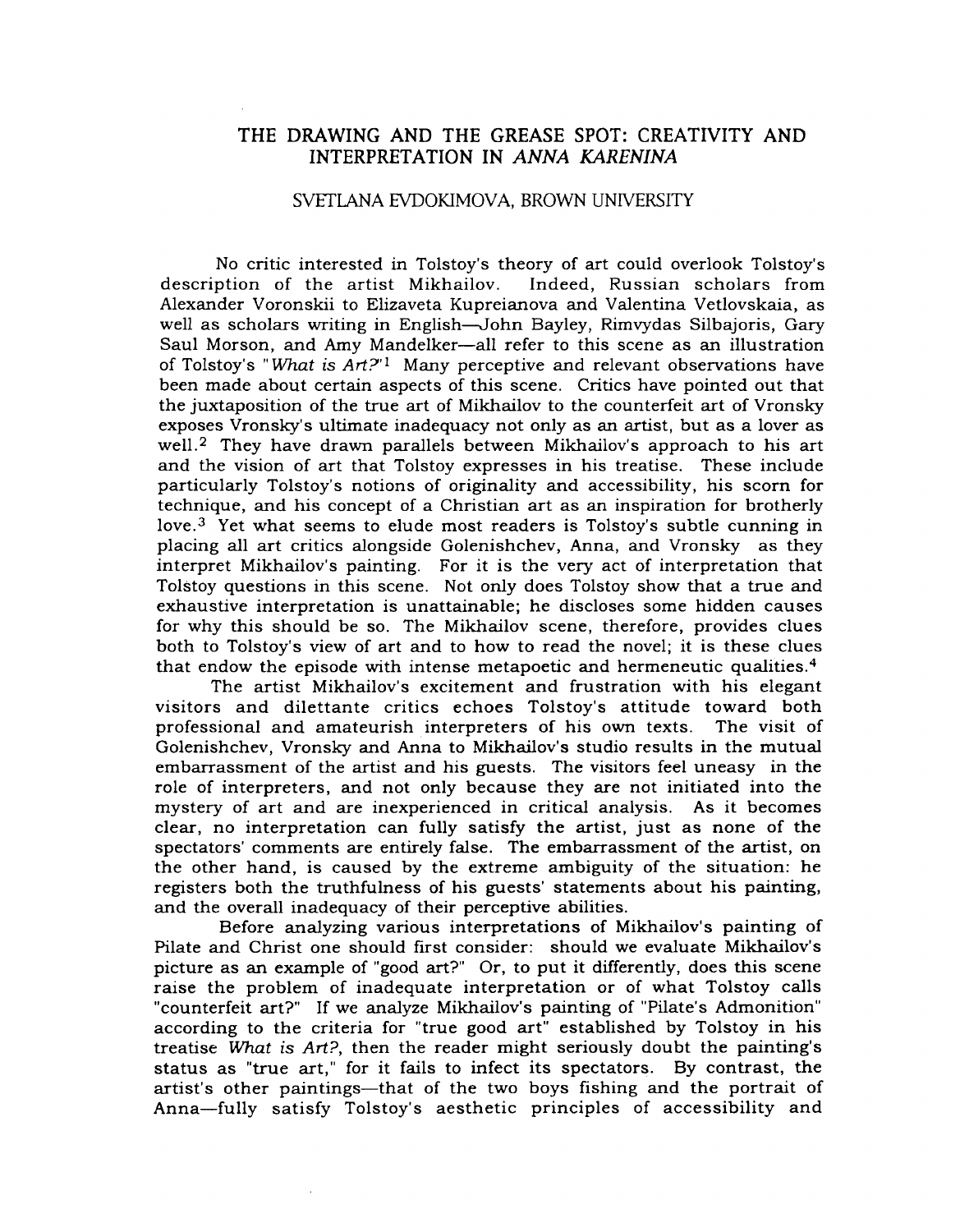infection. Indeed, Amy Mandelker in her enlightening article on ekphrasis in Anna Karenina suggests precisely that Mikhailov's painting of "Pilate's Admonition" fails if we evaluate it according to Tolstoy's own aesthetic criteria (Mandelker 8).

However valid this conclusion might be, there is no reason to judge Mikhailov's art according to Tolstoy's own theoretical formulations. One might instead conclude that Tolstoy's representation of Mikhailov's- art demonstrates precisely how Tolstoy's rigid aesthetic schemes crumble when these schemata are applied to any work of art. It is true that the painting of "Pilate's Admonition" fails to infect Mikhailov's visitors, yet there are no grounds for believing that Tolstoy wanted to or did indeed present this painting as an example of "counterfeit" or "bad art." The text offers numerous indications that this picture is an acme of perfection not only in Mikhailov's own opinion, but also in the eyes of a much larger audience. As Vronsky discovers in a newspaper, Mikhailov "had just finished a picture long talked of and bought in advance" (424).<sup>5</sup> Tolstoy dwelt in detail on Mikhailov's profound satisfaction with his painting, as his description of Mikhailov's opinion of his art reveals:

About his picture—the one at present on the easel—he had at the bottom of his heart a firm opinion: that no one had ever painted anything like it. He did not consider his picture better than all Raphael's, but he knew that what he wanted to express in that picture had never been expressed by anyone (427).

The painting pleases the artist for its intrinsic originality and sincerity -the two qualities that are just as important to Tolstoy as infection. It is clear that Mikhailov derives his inspiration directly from his heart: '''I could not paint a Christ whom I had not in my soul,' Mikhailov rejoined gloomily" (431). Furthermore, it is unlikely that in a scene that sharply contrasts Vronsky's artistic impotence with Mikhailov's success, Tolstoy would focus so vividly on the painting and the creative process it involves only to suggest that the painting is an artistic failure.

Although the fact that the apparently "good art" fails to infect Mikhailov's visitors appears to be a contradiction, this is only true within the narrow limits of Tolstoy's What is  $Art$ ?, a text extraneous to  $Anna$ Karenina. Gustafson and Silbajoris have persuasively demonstrated that affinities and even consistency do exist between Tolstoy's art and his aesthetics. However, different genres, both fictional and non-fictional, pursue different goals. One should be wary, therefore, of depending upon the ideas that Tolstoy expressed in his treatise What is  $Art$ ? to validate Mikhailov's paintings. One can only properly assess the paintings' shortcomings and merits within the limits given by the text of Anna Karenina itself.

Moreover, Tolstoy fails in his treatise to address an important issue with which he grapples in Anna Karenina: the dynamics of reading and interpretation. If one distinguishes between "good" and "bad" art, then one should also differentiate between "good" and ."bad" readers. While in *What* is Art?, Tolstoy focuses more on the idea that qualities of the work of art can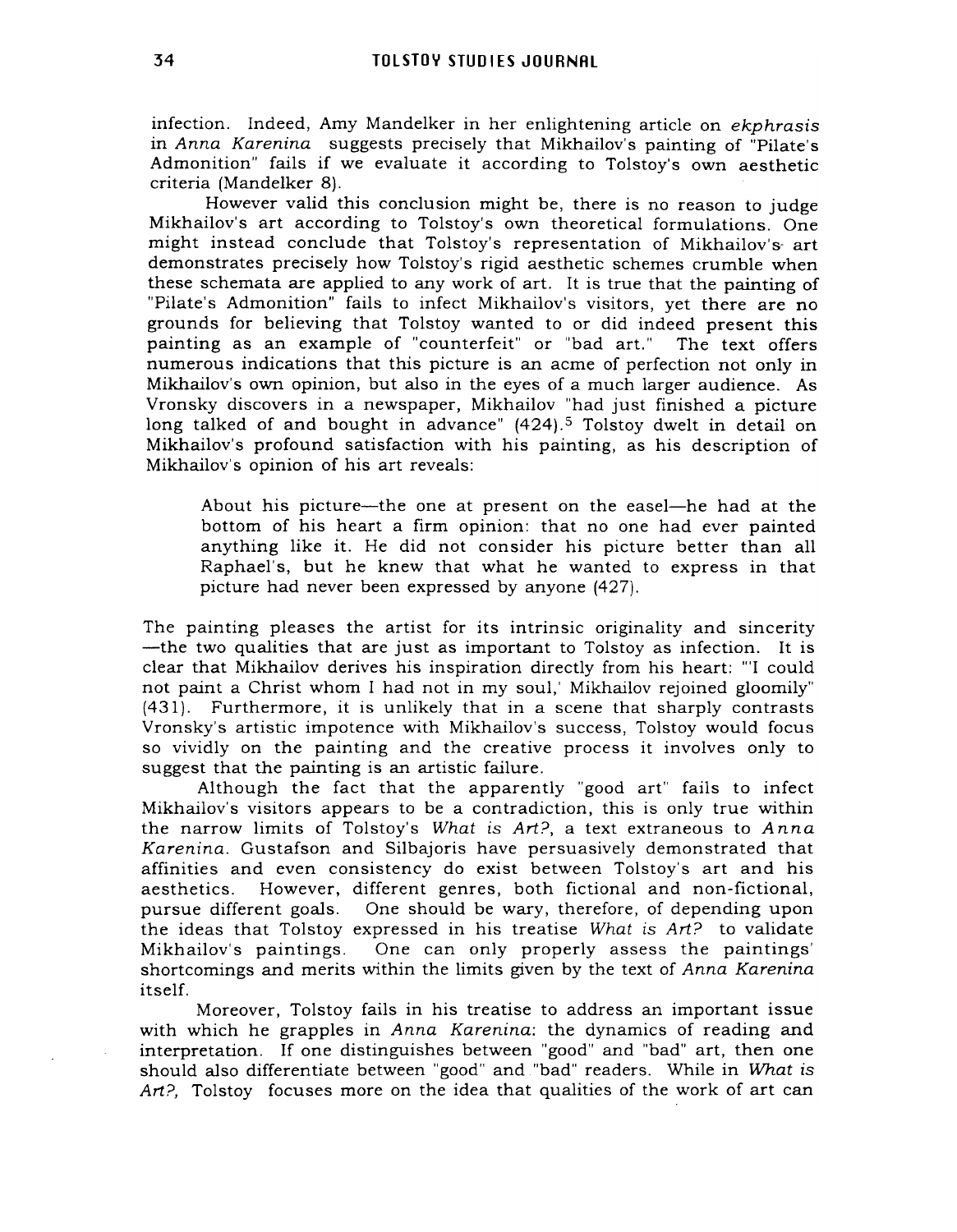generate certain feelings in the audience, in the Mikhailov section of *Anna Karenina* he clearly changes direction; it is rather the readers' perceptive abilities that concern Tolstoy in this scene. Tolstoy's omniscient narrator discloses Mikhailov's critics as vacuous dilettantes: "The word *talent .* .. occurred very often in their conversation, since they required it as a name for something which they did not at all understand, but about which they wanted to talk" (433). In his representation of the visitors' responses to "Pilate's Admonition," Tolstoy exposes, therefore, not the inadequacies of the painting, but the shortcomings of art criticism.

The visitors' respective responses to Mikhailov's painting of "Pilate's Admonition" reflect Tolstoy's own hermeneutic and aesthetic concerns. Each of the three spectators pays attention to different aspects of the painting. Golenishchev focuses on Pilate. Anna admires the expression on Christ's face. Vronsky praises the "figure in the background." The three spectators' differences are also stressed by their interpretive methods. Golenishchev crudely interprets visual art in terms of its message and the author's intention: "It is, that you have made him a man-God, and not a Godman. However, I know that you wished to do so" (431). Anna's response is emotional and impressionist: "How wonderful Christ's expression is! ... One sees he is sorry for Pilate" (430). Vronsky approaches art as a "formalist," from the point of view of rules and skills: "How those figures in the background stand out! This is technique" (431). In other words, they behave much like the blind people asked to touch and describe an elephant in the famous joke or, for that matter, like any critic.

It is, therefore, not surprising that although each of these responses flatters the artist's pride somewhat, they nevertheless dissatisfy him:

> His opinion of that figure was the same. The fact that this opinion was but one of a million of other opinions which-as Mikhailov well knew-would all have been just, did not for him detract from the importance of Golenishchev's remark (430).

Anna, who is undoubtedly a better "reader" than Golenishchev and has better aesthetic perception and intuition, correctly identifies the center of the painting-the image of Christ-and focuses on the figure who is, as we know, most dear to the artist himself. All the same, her comments are as "correct" and incomplete as those of Golenishchev. Mikhailov's reaction reflects his ambivalent feeling: "This too was one of a million just remarks which might have been made with reference to his picture and the figure of Christ" (430).

Tolstoy expresses a similar sentiment in his famous description of the Council of War in *War and Peace,* as well as in his letter to Strakhov of April 23 and 26, 1876:6

> You write: do you understand my novel correctly, and what do I think about your opinions? Of course you understand it correctly. Of course your understanding heartens me beyond words; but not everyone is bound to understand it as you do.... <sup>I</sup> say this because your opinion about my novel is true, but it isn't everything-i.e.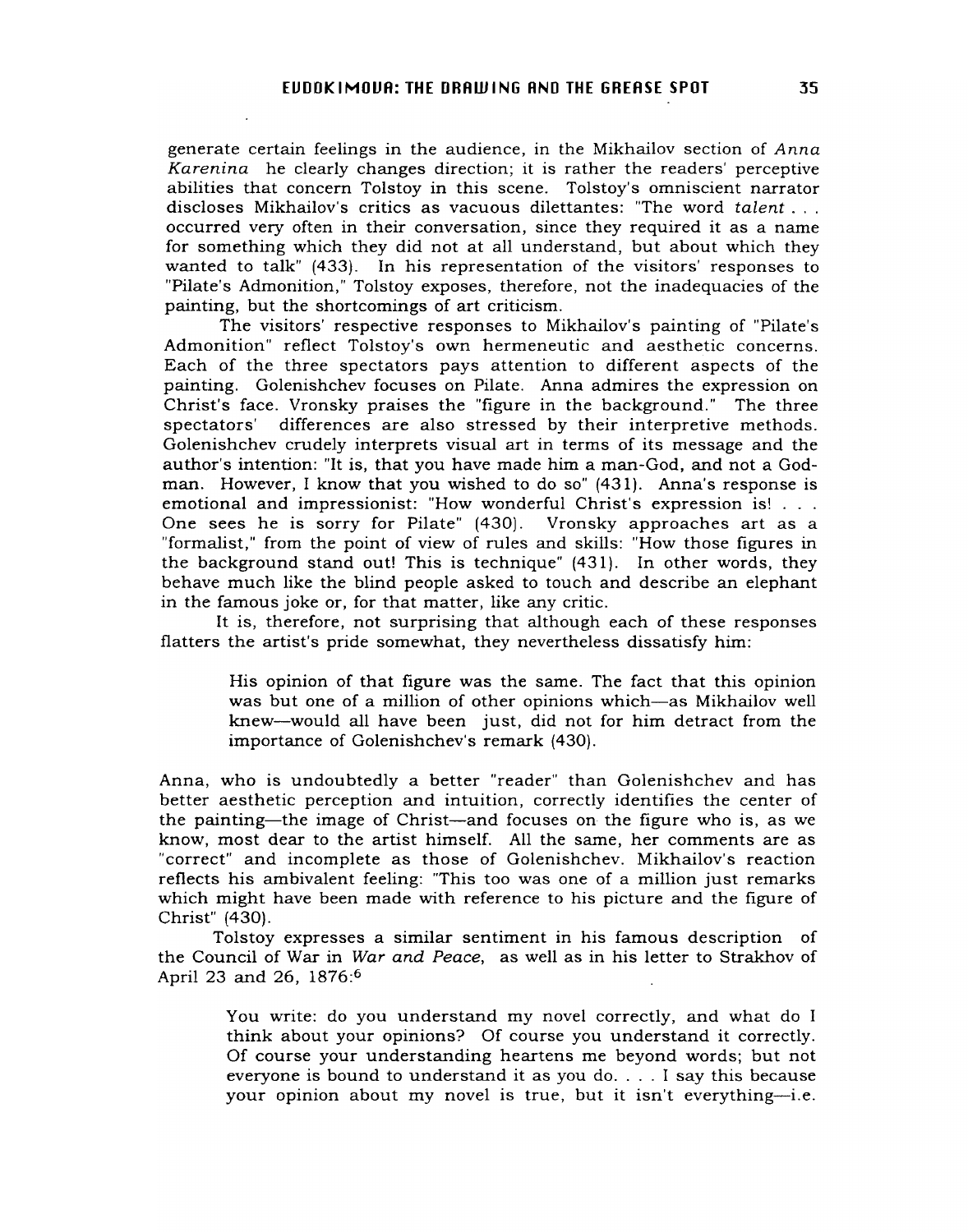everything is true, but what you said doesn't express everything I wanted to say. For example, you speak about two sorts of people. I always feel this-I know-but I didn't intend it so, but when you say it, I know that it's one of the truths which can be said (Letters 296).

The interpretations of Mikhailov's guests as well as Tolstoy's readers' criticism represent a multitude of truths which in their multiplicity never add up to one complete and unifying truth. This is why Tolstoy claims that "if I were to try to say in words everything that I intended to express in my novel, I would have to write the same novel I wrote from the beginning" (Letters 296). Tolstoy's suggestion that the critic look for "that endless labyrinth of linkages" is equally utopian. For if the critic were to establish all the "linkages" and all the "laws that are the foundation of these linkages" he Will find himself reproducing the creative process that led the author to create the work the way he created it. In another letter to Strakhov, Tolstoy once again expresses his frustration at the impossibility of developing the "correct" reading: "In clever art criticism everything is the truth, but not the whole truth (ne vsia pravda), and art is only art because it is whole (potomu chto ono vse)" (Letters 295).

Tolstoy not only emphasizes the inevitable fragmentariness and incompleteness of any interpretation, but he also discloses its destructive aspect by using a device later identified by the Formalists as "making it strange." In the Mikhailov episode, Tolstoy employs this device selfconsciously and self-referentially. Tolstoy suggests that any view from the outside makes the work strange and thus destroys its unity:

During the few moments that the visitors were silently gazing at the painting, Mikhailov also regarded it, and he looked at it with an indifferent and detached eye (smotrel ravnodushnym, postoronnim  $vzaliadom$ ). . . . He saw the painting through their indifferent, detached, new vision (ikh ravnodushnym, postoronnim, novym  $vzgliadom$ , and he saw nothing good in it. . . . all of those faces so often placed and replaced for the sake of wholeness (dlia sobliudeniia obshchego), all the shades of color and tone achieved with such effort-all these as a whole (vsio eto vmeste), when regarded through their eyes (gliadia ikh glazami), now seemed to him a triviality a thousand times repeated (429).

The effect of looking at art through someone else's eyes, as a stranger, is always incomplete and in this sense reductionist. Tolstoy himself both utilizes this device for his own purposes (as for example, in the famous opera scene in War and Peace) and lays bare its reductionist quality.

Since interpretation always depends on the perspective and bias of an observer, no fully satisfactory interpretation is possible for the authorincluding the interpretation by the artist himself. For no reader or viewer can exhaust the work's semantic potential by simultaneously assuming all points of view. Unity and completeness of perception cannot be achieved in the act of interpretation, which is always reductionist, but only in the act of creation. It is telling that as soon as his guests leave the studio,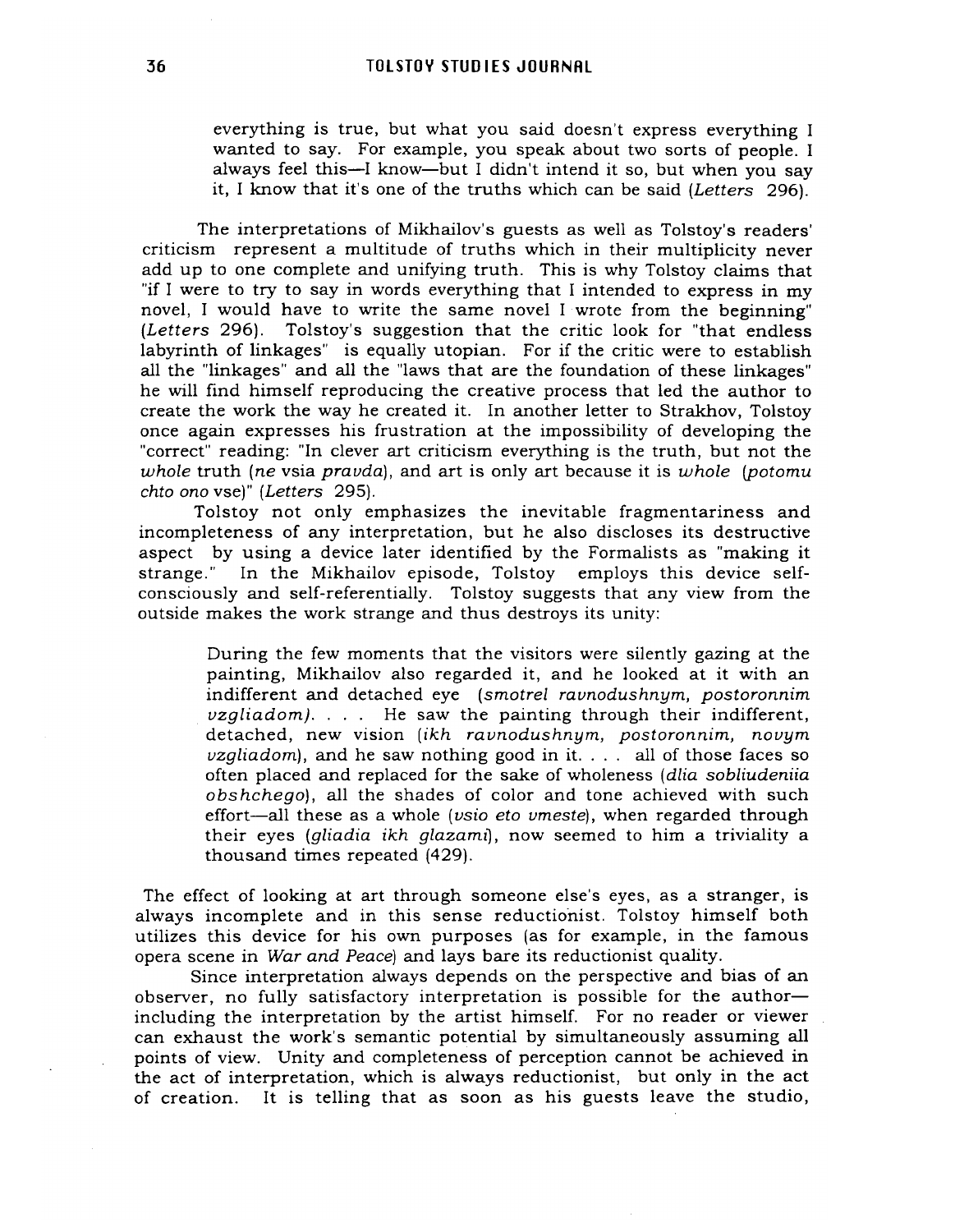Mikhailov sees his painting in its unity once again, and this ability to perceive the wholeness of his work results in the renewal of the creative process. From the role of a detached observer he assumes the role of a creator:

> Strange to say, what had had weight with him while they were there and he looked at things from their point of view suddenly lost all significance now. He began to look at his picture with the wholeness of his artistic vision (vsem svoim polnym khudozhestvennym vzgliadom), and reached that state of assurance of the perfection, and consequent importance, of his picture which he needed to attain the intensity of effort-excluding all other interests— without which he could not work. . . . He took his palette and commenced working (433).

Significantly, it is precisely the "inner connections," or "inner continuity," that constitutes the core of his efforts. The hidden connections that totally escape the viewers of his painting are revealed to his artistic vision so that suddenly the leg of Christ becomes linked to the figure of St. John:

> While correcting the foot he kept glancing at the figure of John in the background, which the visitors had not even remarked, but which he knew to be the height of perfection. When he had completed the foot he was about to do something to that figure... (433).

As he works on his painting, Mikhailov continue to interpret it. It is this process of simultaneous interpreting and introducing changes that restores the unity of the work. It is no coincidence that the scene describing various interpretations of Mikhailov's painting is framed by a description of the artistic process itself: Mikhailov works on an unfmished drawing before the arrival of his guests and returns to work as soon as they depart. This frame highlights the important link between interpretation and the creative process. <sup>7</sup>

Vronsky perceives art mechanically-as technique, or a sum total of rules; this is why for him, genre always precedes all else. Golenishchev believes in the talent and the "idea" of the work of art, in the author's predetermined message. Mikhailov's work, by contrast, is anything but mechanical or fully preconceived. A creative act for Mikhailov represents a combination of chance and design, of vision and revision. While working on a figure of a man seized by anger, Mikhailov feels dissatisfied with his sketch and decides to look for an earlier drawing that he had thrown away. He finds the original sketch, but it is "dirty now and spotted with candle grease" (426). This sheet of paper represents a combination of the artist's design-his drawing-with elements of chance that altered his design (the drop of wax). Rather than dismissing the accidental, Mikhailov responds to it and builds upon it: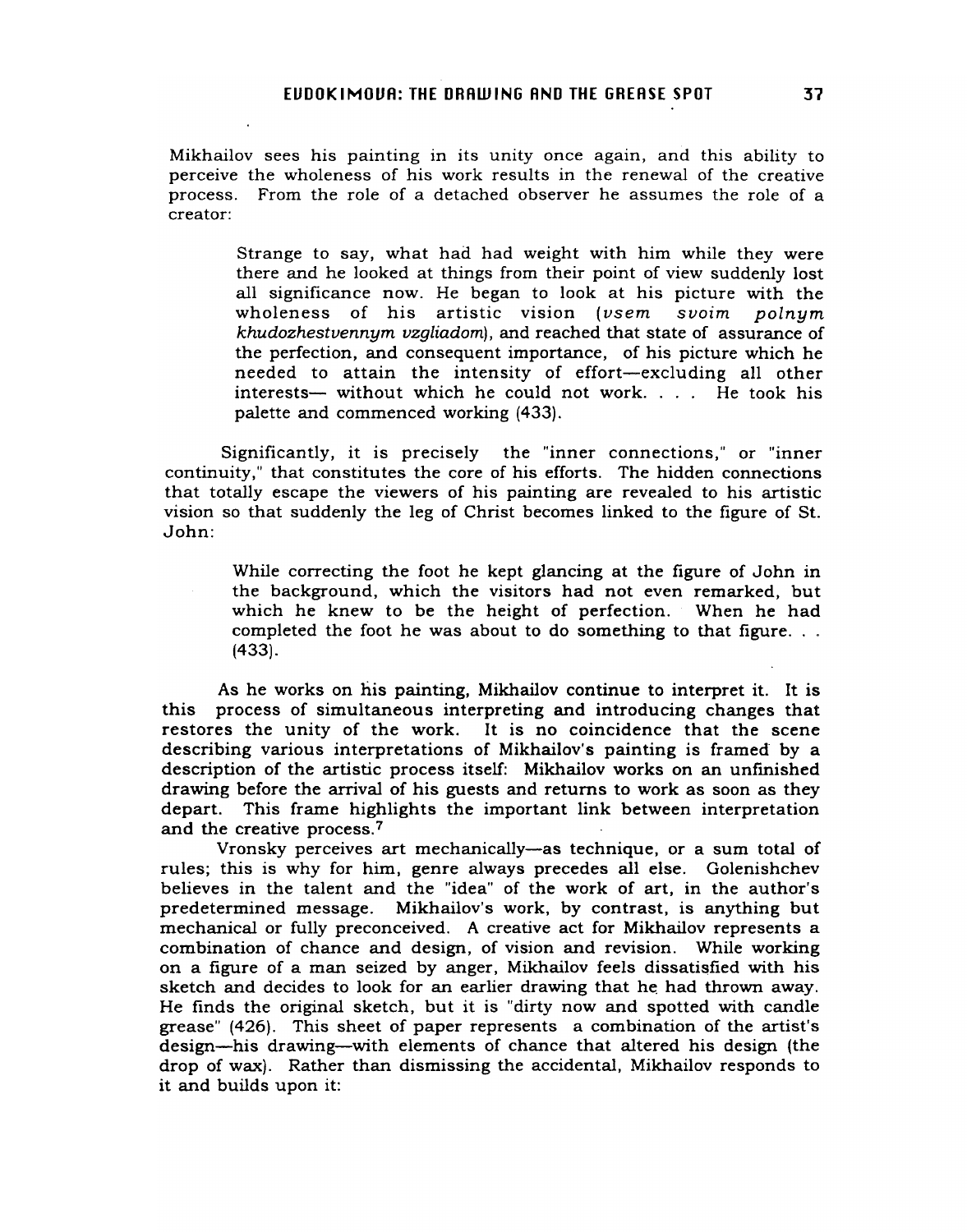Nevertheless, he took it, put it on his table, and, stepping backward and screwing up his eyes, began examining it....That's it! That's it' he said, and taking up his pencil he began drawing rapidly. A grease spot had given the figure a new pose (426).

The accidental shape, therefore, becomes part of his design. $8$  Necessity becomes an act of freedom :

It was possible to correct the drawing to accord with the requirements of the pose; it was possible and even necessary to place the feet further apart, to alter the position of the left arm and to throw back the hair. But while making these corrections he did not alter the pose but only removed what interfered with its character (427).

When describing the creative history of his own works, Tolstoy often expressed similar ideas on the role of the incidental in art. In his letter to Strakhov of March 25, 1873, Tolstoy comments on the artistic process: "Involuntarily, unwittingly, not knowing why and what would come of it, I thought up characters and events, began to go on with it, then of course changed it, and suddenly all the threads became so well and truly tied up that the result was the novel which <sup>I</sup> finished in draft form today... " (Letters 258). In another letter to Strakhov (May 11, 1873) Tolstoy repeats his sentiment again: "In a letter which I did not send to you I wrote about this novel and about how it came to me unwittingly, thanks to the divine Pushkin whom by chance I picked up and whom I read all the way through with new enthusiasm" (Letters 261).

For Mikhailov, the inner logic of the work of art dictates its design and he perceives this as necessity. Likewise, Tolstoy confesses that he lets the novel and its characters develop according to inner laws and invisible linkages:

> The chapter about how Vronsky accepted his role after meeting the husband had been written for a long time. I started correcting it and completely unexpectedly for me, but quite certainly, Vronsky started to shoot himself. Now it turns out that for what follows, it was organically necessary (Anna Karenina 751).

The type of creative process that Tolstoy suggests has made some critics believe that the artistic product becomes independent of its creator and develops according to its own laws, regardless of the artist's will. Gary Saul Morson aptly calls a type of creative process that Tolstoy wanted his reader to believe he used in writing War and Peace "creation by potential" (1987:182). Morson writes:

... beginning with only a loose set of principles and resources, the author allows the work to 'shape itself as it is being written. With no conclusion in mind, he deliberately cultivates the unexpected; structure is what it turns out to be, connections emerge without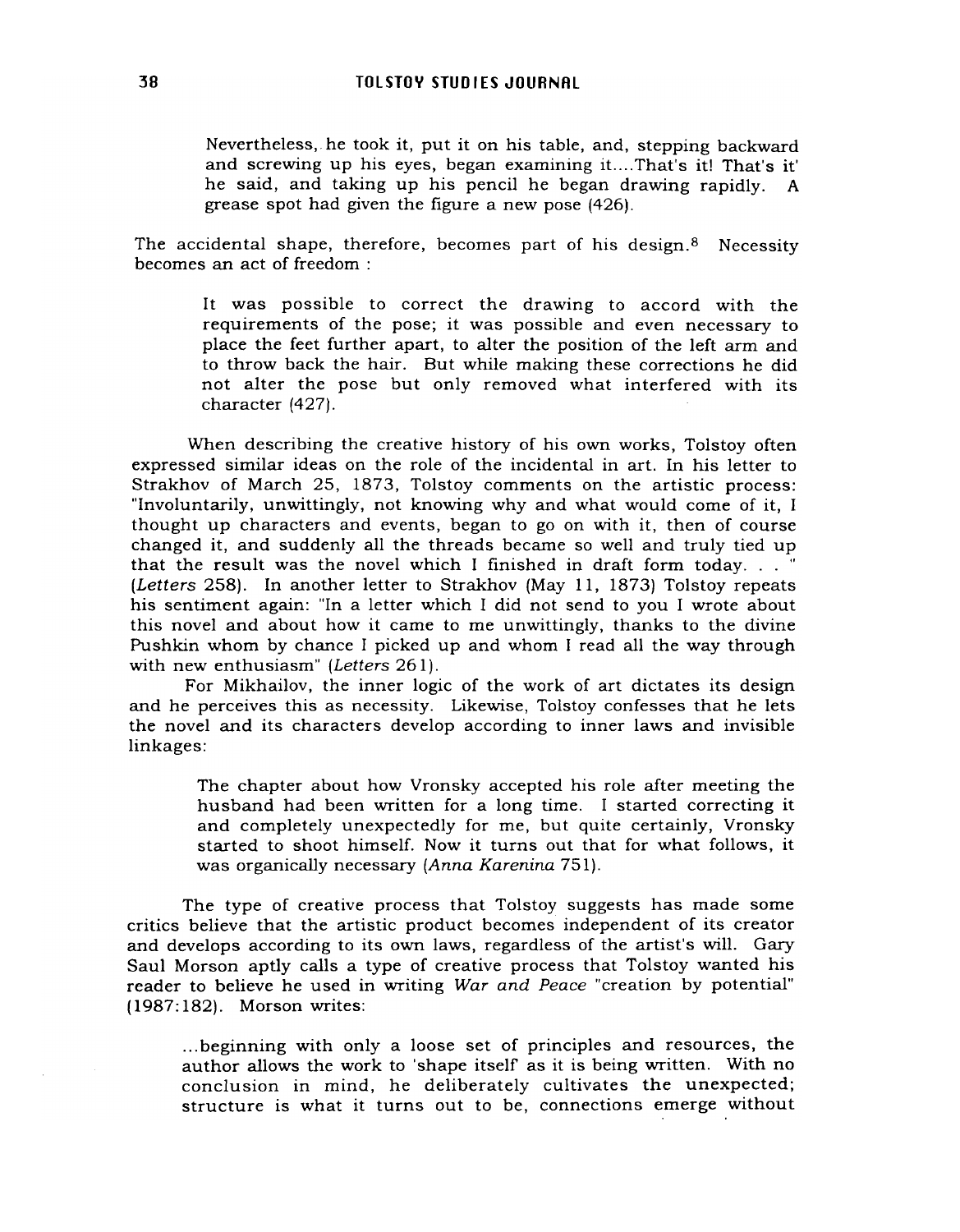premeditation, and unity becomes only a unity of process. Integrity is ex post facto (1987:182).

Morson further suggests that "not characters, but actions and events retain their radical autonomy in *War and Peace"* (1987:188). Amy Mandelker goes even further when she contends that "the autonomous, organic status of the art work suggests that the artist is not in full control of his text" (7). The analysis of the Mikhailov episode leads me to qualify the idea of the work's autonomy. Whether creative process, suggested by Tolstoy, could be called organicist (Terras 282; Mandelker 7) or "creation by potential" (Morson), it is the *relationship* between the author's creative will, or design, and the incident that affects this design that is ultimately most important.<sup>9</sup> Upon close consideration of the interaction between chance and design in-Mikhailov's creative process, the extent to which the work of art or even "actions and events" preserve their "radical autonomy" becomes questionable.

To be sure, Mikhailov responds to the accidental shapes-such as a grease spot on his unfmished drawing-but the way he responds to it is not accidental; it is grounded in the "inner connection" or inner design of the work. At every step of his work he is not only an author but a reader, reading into his drawing that which complies with his inner design. Functioning simultaneously as both the reader and the author, or to put it differently, being both "in" and "out" of the game, the artist always knows how to observe and exploit his own creation. The grease spot highlights only what the artist is ready to see.

In fact, this method was widely used in pictorial and verbal arts and goes back at least to Leonardo da Vinci's *Treatise on Painting.* Tolstoy's description of Mikhailov's work on his sketch of a "man in a violent rage" curiously resembles Leonardo's advice to the young painters:

> By looking attentively at old and smeared walls, or stones and veined marble of various colours, you may fancy that you see in them several compositions, landscapes, battles, figures in quick motion, strange countenances, and dresses, with an infmity of other objects. By these confused lines the inventive genius is excited to new exertions (da Vinci 89).

Leonardo proposes that the artist use a rapid and untidy sketch, and that this device might suggest new possibilities to the artist (da Vinci 64, 68-69). Moreover, Leonardo stresses the connection between accidental forms and the shaping force of the mind:

> ...by throwing a sponge impregnated with various colours against a wall, it leaves some spots upon it, which may appear like a landscape. It is true also, that a variety of compositions may be seen in such spots, according to the disposition of minds with which they are considered; such as heads of men, various animals, battles, rocky scenes, seas, clouds, woods, and the like. It may be compared to the sound of bells, which may seem to say whatever we choose to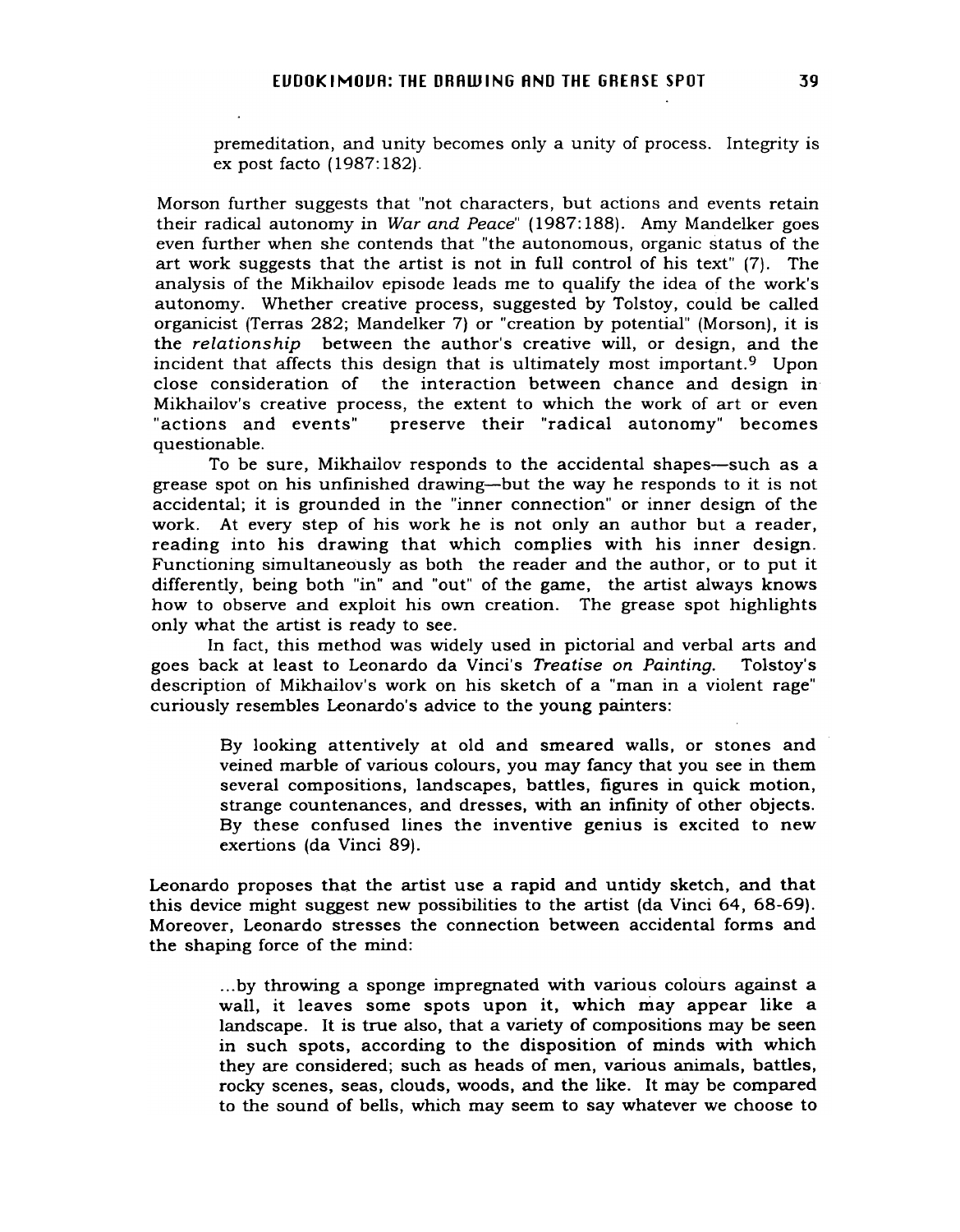imagine. In the same manner also, those spots may furnish hints for compositions, though they do not teach us how to finish any particular part... (da Vinci 216).

Mikhailov is clearly a good disciple of the old master.

In his fundamental study Art and Illusion, Ernst Hans Gombrich provides an excellent discussion of the role of accidental forms in art and the creative method that came to be known as "blotting" in the eighteenth century. Gombrich persuasively argues: "What we read into these accidental shapes depends on our capacity to recognize in them things or images we find stored in our minds" (182-3). Commenting on the practitioners of the technique of blotting, Gombrich insists that "a language of forms was ready to be projected into the inkblots, and it was new combinations and variations of these ideas which they desired rather than an entirely fresh vocabulary" (186). How much is left then of the work's "autonomy?" That Mikhailov sees one thing rather than another is, therefore, not completely arbitrary, but suggests rather that he is influenced by his expectations and his "preconceptions." His mind is already attuned to a specific type of perception when he examines "the effects of the grease spot." The work is hardly autonomous with respect to its author; rather it represents a continuous process of interaction between the external reality, which might well be accidental, and the artist's mind. The artist, then, merely needs a few adjustments to make this spotted drawing into the desired picture. Chaotic details might exist, but the artist projects his ideas onto them and thus creates order. It is this relationship between the indeterminacy of the incident and the determinacy of the author's projecting mind, between the artist's role as author and as reader, that Tolstoy explores in the unfinished drawing scene. Once the artist has completed the act of projecting, he needs only to remove "the coverings," the alluvial, the unnecessary.

Tolstoy, like Mikhailov, works under the assumption that the true artist possesses a unique knowledge, or truth, and that the issue is then how to transmit this knowledge, or to "remove the coverings," in Mikhailov's terminology. Mikhailov is convinced that

> if the things he saw had been revealed to a little child, or to his cook, they would have been able to remove the outer shell from their idea. And the most experienced and technical painter could never paint anything by means of mechanical skill alone, if the outline of the subject-matter did not first reveal itself to his mind (431).

On several occasions Tolstoy himself expresses a similar belief. In his letter to P. D. Golokhvastov of March 17-20, 1876, he emphasizes the supremacy of knowledge over the actualization of this knowledge in any specific form: "I don't even want to know what you ought to be working at. That does not matter. I only know that there are things which you know and others don't...and that only you ought to express these things..." (Letters 292-3). Or in a letter to L'vov, February 29, 1976 : "... and this knowledge did not fallout of the sky because I have talent (a most foolish, nonsensical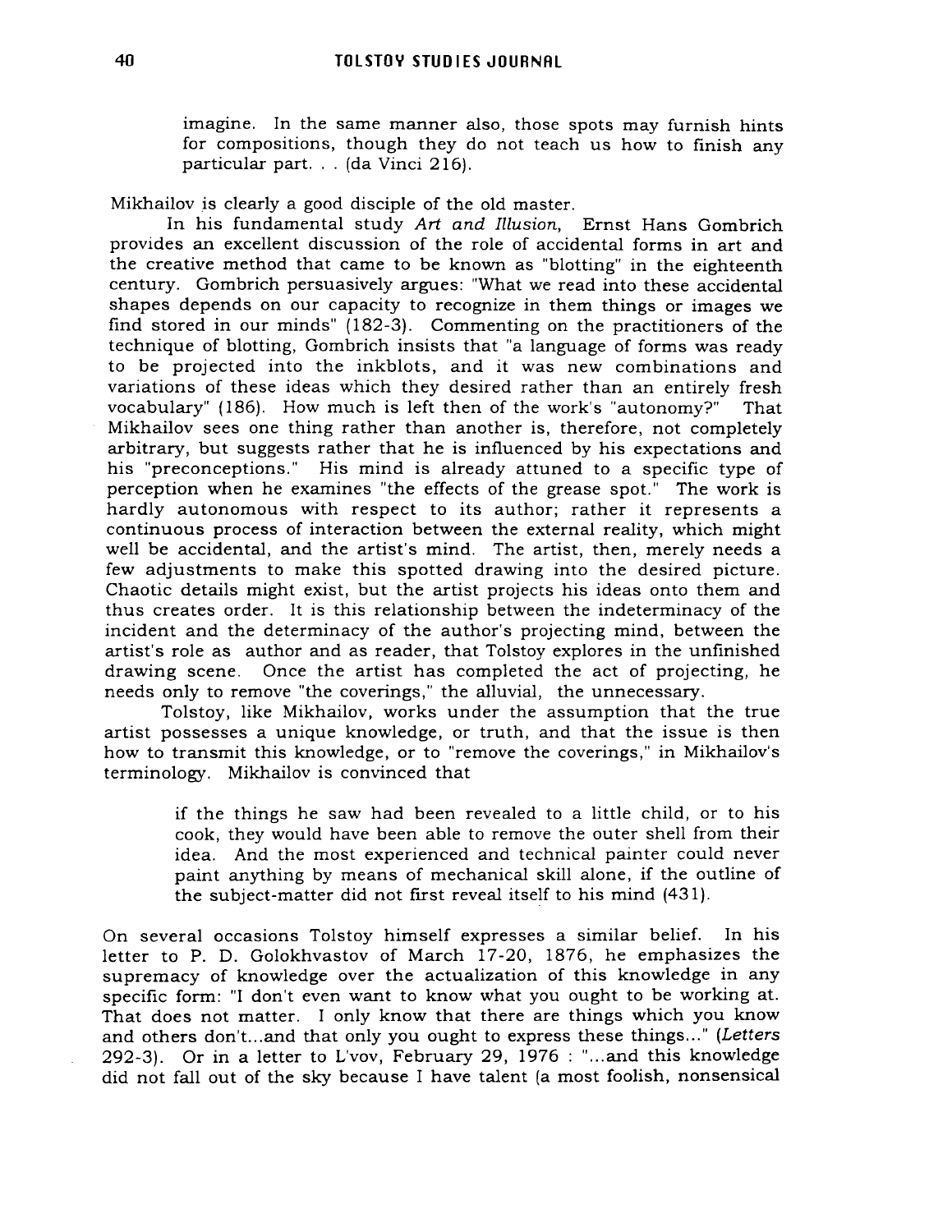word), but because I acquired this knowledge by love and hard work" (Letters 291-2).

This knowledge, however, has nothing to do with a fully predetermined plan; and this is why Tolstoy often claims that he has no control over his creation. In this respect Tolstoy does not differ from any other artist, for it is virtually impossible to plan even the tiniest scene or episode in absolute detail. Rather, this knowledge is what the artist projects over the indeterminate and often accidental forms that life brings to his mind. Lack of control, therefore, is merely an illusion. To be sure, the creative process includes the incidental, but the way in which random elements are observed, interpreted and realized is determined by the author. It is the projection of the creative mind that endows the work with inner continuity and consistency.

If the account of the creative process implicitly suggests an appropriate method of interpreting the work of art, what kind of interpretive approach does Tolstoy intimate here? Tolstoy provides a glimpse into the artistic process of the artist Mikhailov in order to demonstrate that no "correct" interpretation is possible, for every interpretation implies transformation-an idea that is, to be sure, commonplace in our contemporary criticism. <sup>10</sup> Yet Tolstoy definitely shows that although all interpretations are not fully adequate, some are more adequate than others. Regardless of the kind of text they read-be it a work of art, history, or life itself-some of Tolstoy's characters find, if not a proper interpretation, then at least a proper way to read: they take part in a dynamic interchange between text and reader that constitutes the essence of any creative process. Creation and interpretation display close affinity: both represent a continual process of projection and adjustment. Precisely this emphasis on minute shifts of conciousness (chut' chutochnye izmenenia in Tolstoy's own terms), which result from the interaction between the unexpected material of life or art and the human mind, informs Tolstoy's concept of both reading and creating. The success of interpretation, therefore, depends upon the degree of the interpreter's prior receptivity, on his or her openness and readiness to transcend assumptions about life or the work of art. Significantly, all three of Mikhailov's visitors come to and leave his studio with the same unmodified vision of his art. Tolstoy specifically points out that Mikhailov's guests have preconceptions before they see the artist's work: "The visitors, already disenchanted by Golenishchev's account of the artist, were still further disillusioned by his appearance" (428). They do not reach any new awareness of life or art after they see the painting, either, but merely reiterate Golenishchev's dictum that Mikhailov has talent but no education: "They said that it was impossible to deny his talent, but that his talent could not develop because of his lack of education-the common misfortune of our Russian artists"  $(433).<sup>11</sup>$  Anna's and Vronsky's interpretive flaws turn them into poor readers of life as well.

By contrast, as Mandelker effectively argues, Lyovin, who "may be classed with Mikhailov as an artist and art critic," manages to modify his preconceptions. Anna's and Lyovin's meeting, Mandelker suggests, "inaugurates Lyovin's Bildung (obrazovanie), achieved through his contemplation of an image or Bild (obraz)"(9). I believe that Tolstoy invites us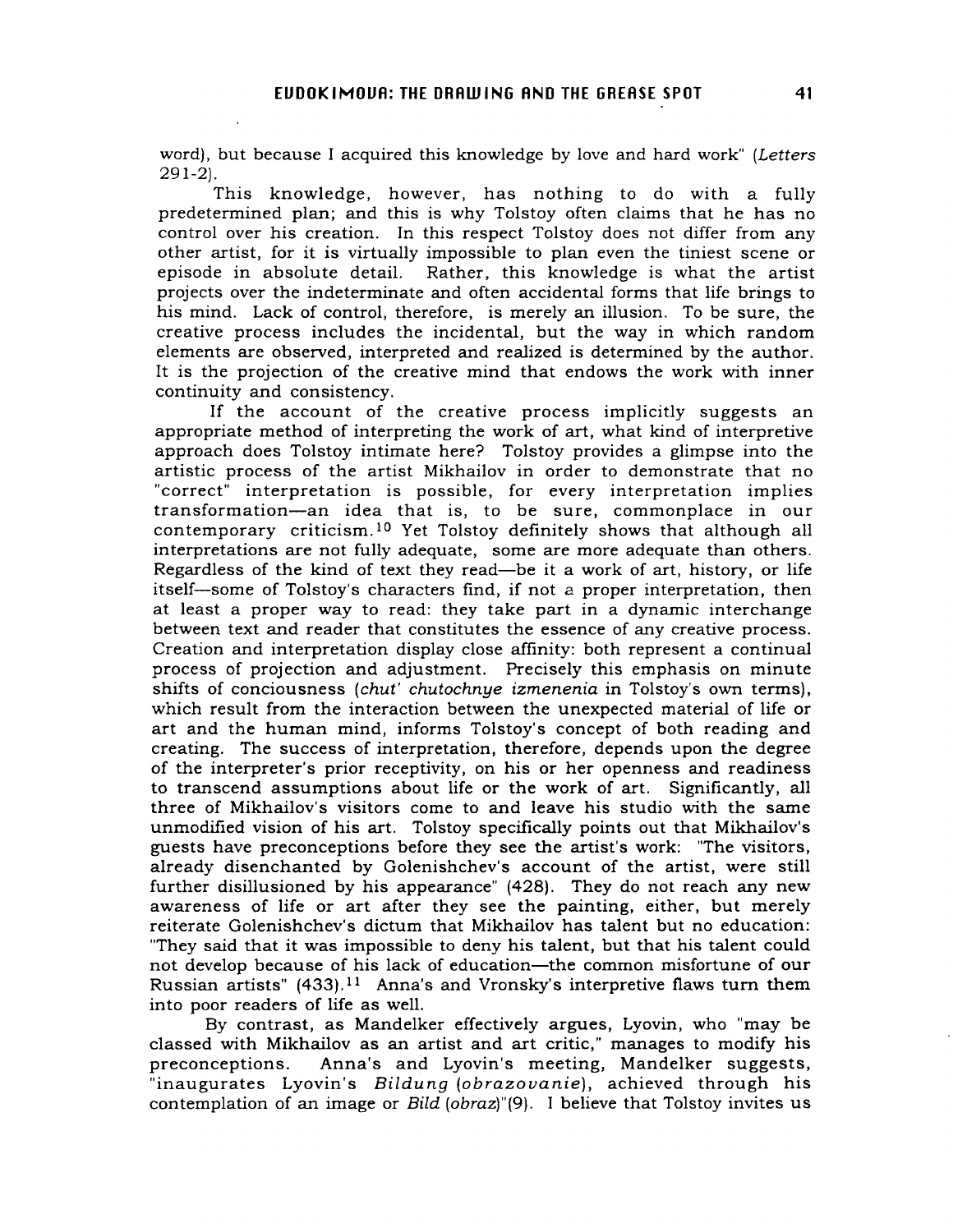to compare the two visits to the two "exhibitions" of Mikhailov's paintings: Mikhailov's studio and Vronsky's house. In both cases the visitors have negative expectations; only Lyovin, however, achieves a new stage of awareness. What makes Lyovin a truly good reader is his ability to join in the creative process initiated by the artist. Lyovin begins by gazing at the picture fixedly, and then allows his "horizons" to expand. It is the painting that sets his new expectations about Anna. Lyovin, however, does not stop here; he not only sees the portrait as the artist supposedly intended it but continues the process of revision, considering the new reality and new circumstances. He enlarges his limited "horizons" by coming to recognize his own prejudices. Vronsky also learns something new about Anna from Mikhailov's painting; however, this knowledge does not change his overall attitude toward her.

Curiously, Lyovin's interpretive method echoes Mikhailov's technique of "blotting." Just as Mikhailov looks at the grease spot, Lyovin contemplates the sky and sees in it various accidental shapes which he interprets according to his disposition:

He looked up at the sky, hoping to find there the shell he had been admiring, which had typified for him the reflections and feelings of the night. There in the unfathomable height a mystic change was going on and he could see no sign of anything like a shell; but a large cover of gradually diminishing fleecy cloudlets was spreading over half the sky, which had turned blue and grown brighter. It answered his questioning look with the same tenderness and the same remoteness [as Kitty's look-SE] (253).

Best of all, however, both Lyovin and Kitty's skill at reading is exemplified in the scene of their "mystic intercourse" at Stiva's dinner party:

"There," he said, and wrote the following letters,—W, y, a: i, c, n, b; d, y, m, t, o, n? These letters stood for: When you answered: it can not be; did you mean then, or never? It was quite unlikely that she would be able to make out this complicated sentence. .. She glanced seriously at him and then, leaning her puckered forehead on her hand, began reading. Occasionally she looked up at him, her look asking him: 'Is it what I think?' (362).

Their communication represents an unusual interaction between reader, text, and author: the text is oriented toward the "implied reader," and the reader projects a meaning upon the apparently unsolvable text, filling in the gaps, verifying and reevaluating his or her reactions at each step, constantly moving back and forth from text to interpretation. The outcome of Kitty's and Lyovin's reading experience depends equally on the text and on the reader's receptivity. Both the text and the reading emerge as processes.

To be certain, Tolstoy's own art does not rely on the reader's ability to fill in all the "blanks" on the basis of the initial letters; he does not anticipate a response from his reader similar to that of Kitty's and Lyovin's reactions to their frantic scribblings. Yet this scene could be viewed as a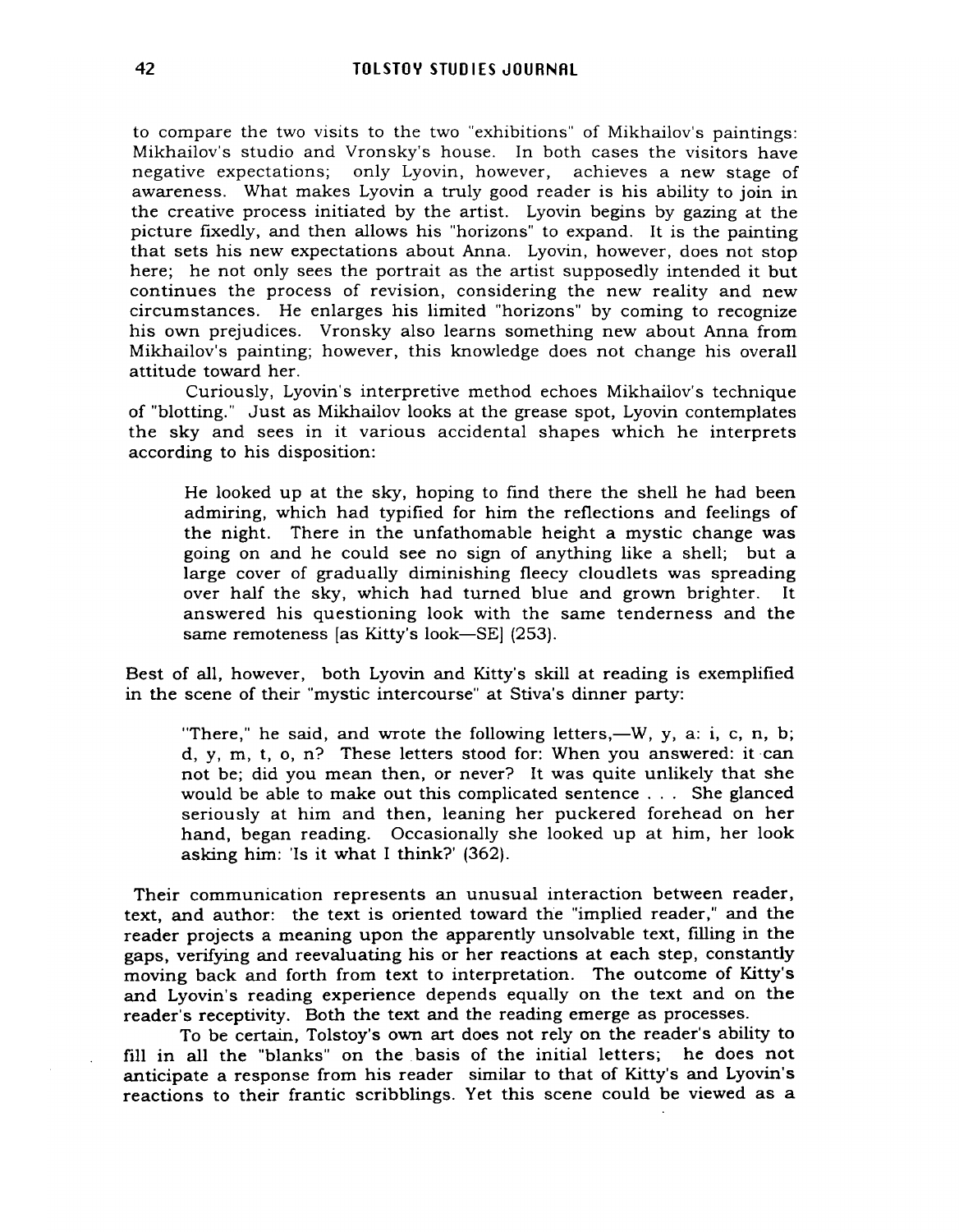model of a good reading, for it defines the act of reading as a process that involves projection, transformation and reevaluation—the elements also central to Mikhailov's creativity.

The task that Mikhailov performs—that of seeing through a spotted drawing and acting upon it-is, of course, the ultimate task of any human being. It is precisely this task of discovering meaning through one's life's spotted design, polluted and contaminated by the intrusion of the accidental and the alluvial, and then to respond to it that Konstantin Lyovin ultimately considers his life's goal. It is no coincidence that Lyovin's words conclude the novel:

> ... my life, my whole life, independently of anything that may *happen* to me, every moment of it is no longer meaningless as it was before, but has an unquestionable meaning of goodness with which I *have the power to invest it* (740, emphasis added).

In this dynamic interchange between the indeterminate text of life (or art) and the author-reader's creative mind, the latter always remains the stronger partner. Similar to Mikhailov's incessant work on his unfinished painting, Lyovin leaves the novel in the process of making adjustments. Both the true master and the adept reader are engaged in an unending strife for greater vision through continual revision.

## WORKS CITED

Bayley, John. Tolstoy and the Novel. Chicago: U of Chicago P, 1988.

da Vinci, Leonardo. A Treatise on Painting. London, 1835.

Fish, Stanley E. "Working on the Chain Gang: Interpretation in the Law and in Literary Criticism." Critical Inquiry 9 (1982).

Gustafson, Richard. Leo Tolstoy: Resident and Stranger. Princeton: Princeton UP, 1986.

Jackson, Robert Louis. "Chance and Design in Anna Karenina." The Disciplines of Criticism: Essays in Literary Theory. Ed. P. Demetz. T. Green, N. Lowry. New Haven: Yale UP, 1968.

"Pierre and Dolochov at the Barrier. The Lesson of the Duel." Scando-Slavica Tomus 39 (1993).

Kupreianova, E. N. "Vyrazhenie esteticheskikh vozzrenii i nravstvennykh iskanii L. Tolstogo v romane 'Anna Karenina.'" Russkaia literatura 3 (1960).

Leonardo da Vinci. A Treatise on Painting. London, 1835.

Mandelker, Amy. "A Painted Lady: Ekphrasis in Anna Karenina." Comparative Literature. 43: 1 (1991).

Morson, Gary Saul. Hidden in Plain View: Narrative and Creative Potentials in "War and Peace. " Stanford: Stanford UP, 1987.<br>\_\_\_\_\_\_. "The Tolstoy Questions; Reflections on the Silbajoris Thesis." *Tolstoy Studies* 

Journal IV (1991).

Silbajoris, Rimvydas. Tolstoy's Aesthetics and His Art. Columbus: Slavica Publishers, 1990.

Terras, Victor. Belinskij and Russian Literary Criticism: The Heritage of Organic Aesthetics. Madison: U of Wisconsin P, 1974.

Tolstoy, Leo. Anna Karenina. Trans. Louise and Aylmer Maude. Ed. George Gibian. New York: W. W. Norton, 1970. W. W. Norton, 1970.<br><u>\_\_\_\_\_\_\_\_\_</u>\_\_. *Tolstoy's Letters*. Ed. and trans. R. F. Christian. London: Athlone Press, 1978.

\_\_\_\_\_\_\_\_\_\_. Tolstoy's Letters. Ed. and trans. R. F. Christian. London: Athlone Press, 1978.<br>\_\_\_\_\_\_\_\_\_\_\_. War and Peace. Trans. Louise and Aylmer Maude. Ed. Henry Gifford. Oxford: Oxford UP, 1991.

Vetlovskaia, V. E. "Poetika 'Anny Kareninoi' (Sistema neodnoznachnykh motivov)." Russkaia literatura 4 (1979).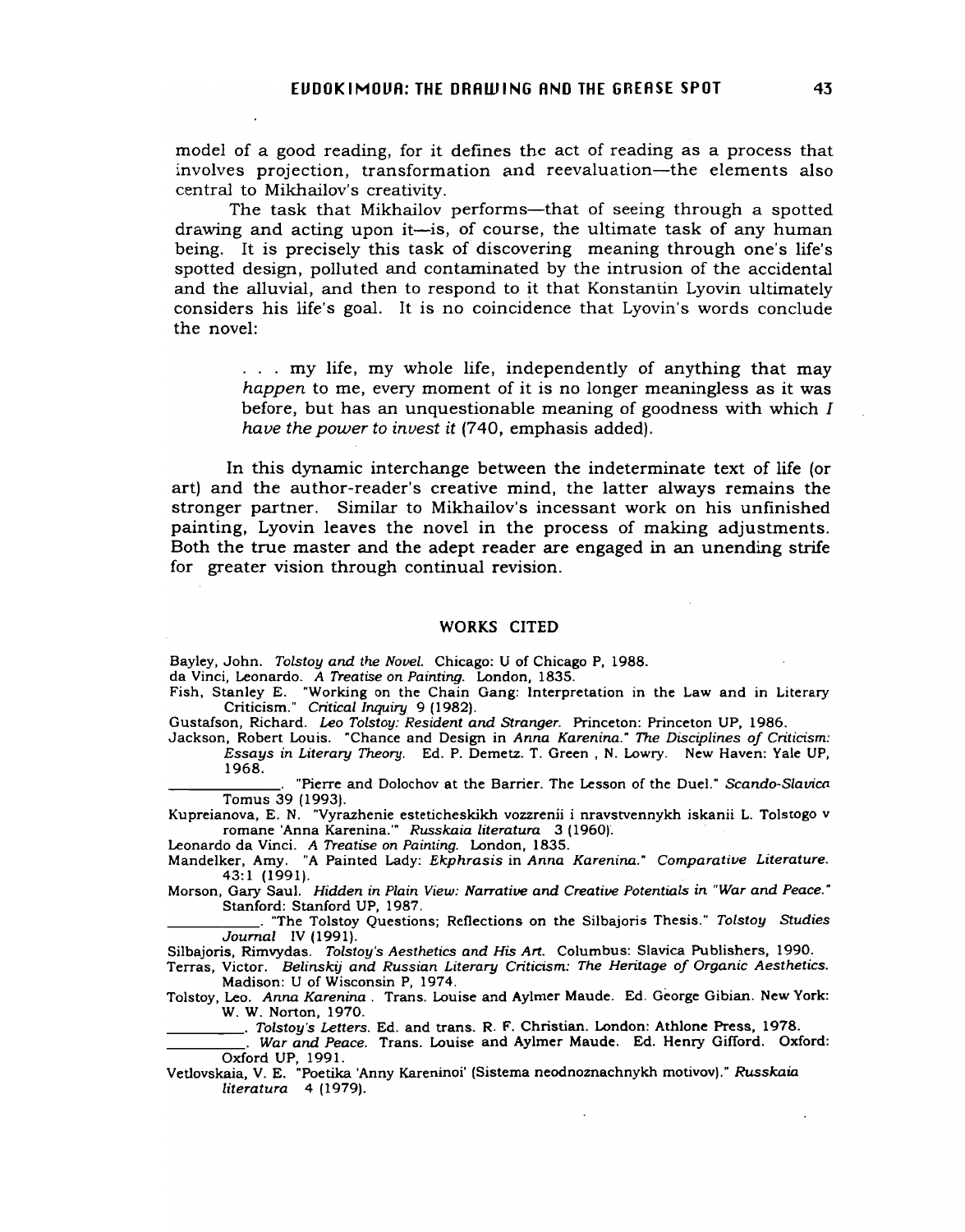## **44 TOLSTOY STUD I ES JOURNRL**

Voronskii, A. K. "Db iskusstve pisatelia." Izbrannye stat'i <sup>0</sup> literature. Moscow: Khudozhestvennaia literatura 1982.

NOTES

 $1$  Kupreianova interprets the painting in terms of the moral categories of the "spiritual" and the "corporeal" and comments on the significance of the picture's subject matter-the representation of Christ and Pilate-for the thematic and symbolic structure of the novel (126). While pointing out that "the nature of the artist's work is a key to the major principles of the novel's poetics, which the author discloses in the text itself' Vetlovskaia further develops Kupreianova's insights concerning the relevance of the painting's subject matter for the novel as a whole (17).

Both Bayley and Silbajoris relate the Mikhailov episode more closely to Tolstoy's concept of art as expressed in his treatise What is Art? Silbajoris maintains that what the narrator "explains to us in his running commentary amounts to a prototype essay on art. In many ways it closely resembles the ideas Tolstoy put down in his own name in What is  $Art$ ?" (Silbajoris 152; Bayley, chapter VI).

 $2$  Silbajoris, for example, points out that "the juxtaposition between true and counterfeit art that we see in the essay is built into the novel as well" and contends that "in the case of Mikhailov, art was an instrument of exploring the question of how much Vronsky really loved Anna after all" (153-154).

3 Morson and Mandelker specify some of the connections between Mikhailov's concept of art and Tolstoy's own theory of art. Using Mikhailov as an example, Morson explains how such seemingly contradictory artistic demands as originality, sincerity, and accessibility might coexist in Tolstoy's vision of true art (Morson: 1991, 136-138). See also Mandelker 8.

 $4$  Critics often observed that Tolstoy's views on art are expressed better in his fiction than in his theoretical essays. See, for example, Bayley 235. Gustafson and Silbajoris also emphasize the essential unity between Tolstoy's later theoretical statements on art and his earlier fiction.

5 All citations from Anna Karenina and War and Peace are from the translations by Louise and Aylmer Maude. Some necessary changes for accuracy have been made.

 $6$  Cf. Tolstoy's description of the informal Council of War and the generals: "It was one of the millions of proposals, one as good as another, that could be made as long as it was quite unknown what character the war would take" (War and Peace 685). Kutuzov's reaction to different reports reflects similar skepticism: "All that Denisov had said was clever and to the point, but it was evident that Kutuzov despised knowledge and cleverness, and knew of something else that would decide the matter-something independent of cleverness and knowledge" (War and Peace 795).

<sup>7</sup> Reading this episode in terms of the relationship between interpretation and the concept of creativity supports Morson's argument that "the story of a work's creation, when available or imaginable, penetrates the work itself and constitutes a powerful hermeneutic weapon" (Morson: 1987, 176).

8 Robert Louis Jackson's excellent article "Chance and Design in Anna Karenina" addresses the problem of the accidental as it relates to the individual fates of Tolstoy's characters and particularly to the fate of Anna. Jackson emphasizes that Tolstoy's art of characterization discloses those "elements of character in Anna which are her fate." It is "under the impact of character" that "the elements of chance group themselves into coherent design" (Jackson: 68, 316). In this article, Jackson does not explore the role of chance in Tolstoy's notion of art and creativity, but his penetrating analysis of the scene of Anna's first appearance in the novel allows him to articulate the dialectical relationship between chance and design in Tolstoy's representation of Anna which I consider central to Tolstoy's vision of the creative process as well.

Jackson further develops his ideas on the role of the accidental in his most recent article "Pierre and Dolokhov at the Barrier. The Lesson of the Duel." Analyzing the elements of chance and design in Pierre's victory and Dolokhov's defeat, Jackson comes to a broader conclusion about the "seemingly insignificant or 'unnecessary' incidents and characters" in War and Peace and in the artistic creation in general: "The accidental very much enters into artistic creation and life; without it there would be no freedom. What the artist selects, however-the acceptance or rejection of the incidental or accidental-is governed in the long run by his developing design (such is the case in life, though the pattern, in process, is more fragmentary, less visible than it is in art, and, of course, incomplete)" (Jackson: 1993, 58).

 $9$  Victor Terras refers to the Mikhailov scene as "a classical statement of the Neoplatonic organic conception of the creative process" (282). This view of the creative process is based only on Tolstoy's image of "removing the coverings" and does not consider other important elements of Mikhailov's creativity which precede the removing of the "outer shell.". Mikhailov's work,